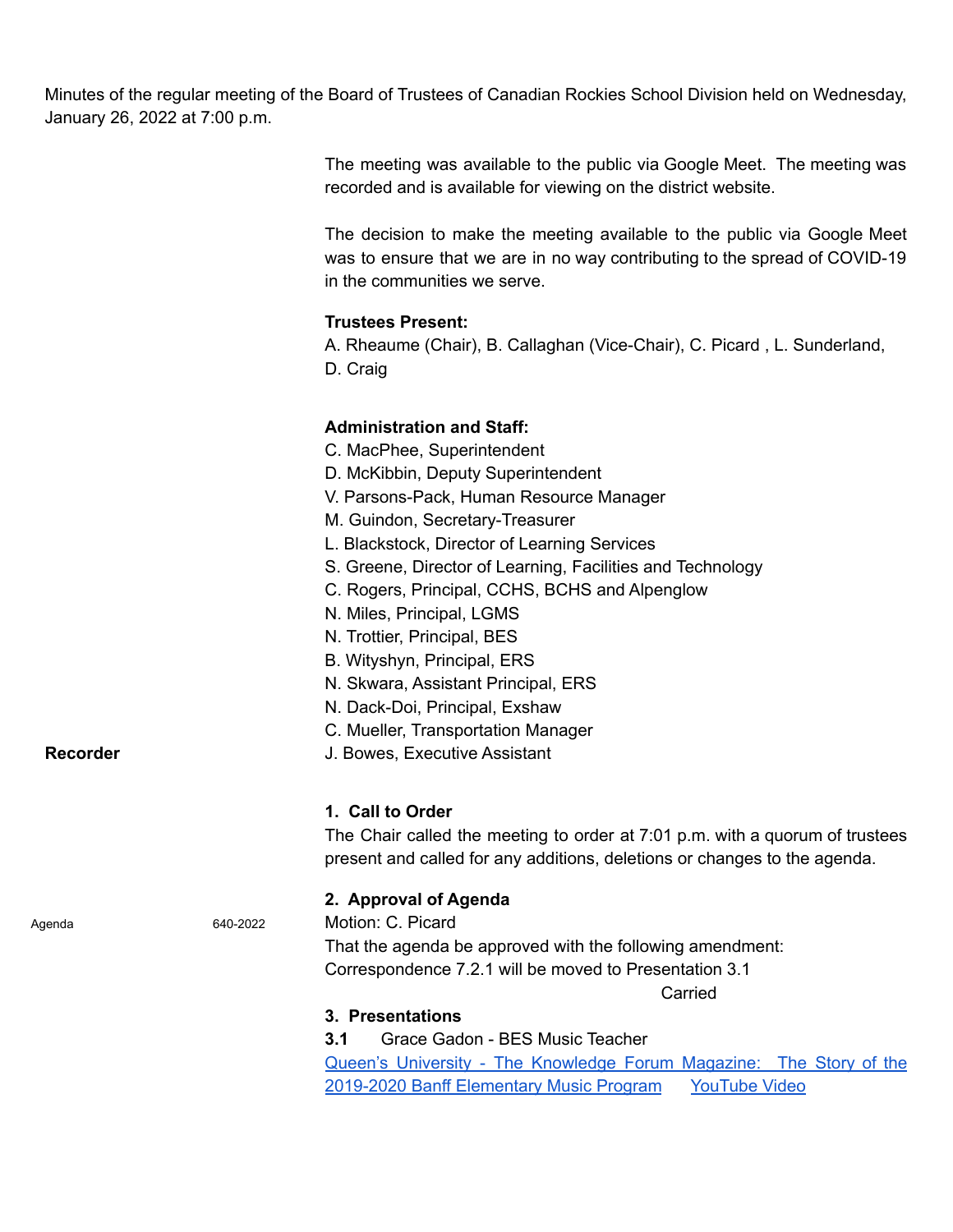| Regular Mtg Minutes        | 641-2022 | 4. Approval of Minutes<br>4.1<br><b>Regular Meeting</b><br>Motion: L. Sunderland<br>That the minutes of the November 24, 2021 Regular Meeting be approved<br>as presented.<br>Carried                                                                                                                               |  |
|----------------------------|----------|---------------------------------------------------------------------------------------------------------------------------------------------------------------------------------------------------------------------------------------------------------------------------------------------------------------------|--|
| Special Mtg Minutes        | 642-2022 | <b>Special Meeting</b><br>4.2<br>Motion: C. Picard<br>That the minutes of the January 6, 2022 Special Meeting be approved as<br>presented.<br>Carried                                                                                                                                                               |  |
| Local Bargaining Committee | 643-2022 | 5. Action Items<br><b>Board of Trustees - Local Bargaining Committee</b><br>5.1<br>Motion: L. Sunderland<br>Be it resolved that the Board approves appointing Trustee Callaghan to sit as<br>the representative on the Local Bargaining Committee with Trustee<br>Rheaume serving as the alternate.<br>Carried      |  |
| Learning Calendars         | 644-2022 | 5.2<br><b>Learning Calendars</b><br>Motion: B. Callaghan<br>Be it resolved that the Board adopt the 2022-2023 Learning Calendar as<br>presented. The 2023-2024 Learning Calendar is given tentative approval<br>pending a possible adjustment to September 30th being designated a<br>Statutory Holiday.<br>Carried |  |
| LDCs                       | 645-2022 | <b>Locally Developed Courses</b><br>5.3<br>Motion: B. Callaghan<br>Be it resolved that the Board approves the use of Locally Developed<br>Courses Competencies in Math 15-3 and 15-5.<br>Carried                                                                                                                    |  |
|                            |          | <b>Information / Discussion</b><br>6.<br>6.1<br><b>Superintendent Report</b><br>• COVID protocols<br>International Student Program Ski Academy<br>Future's Planning - CCHS and BCHS<br>$\bullet$                                                                                                                    |  |
|                            |          | 6.2<br><b>Deputy Superintendent Report</b><br><b>Student Learning</b><br>$\bullet$<br><b>Professional Learning</b><br>$\bullet$<br>Teacher Board Advisory Committee (TBAC)<br>Staffing<br>$\bullet$                                                                                                                 |  |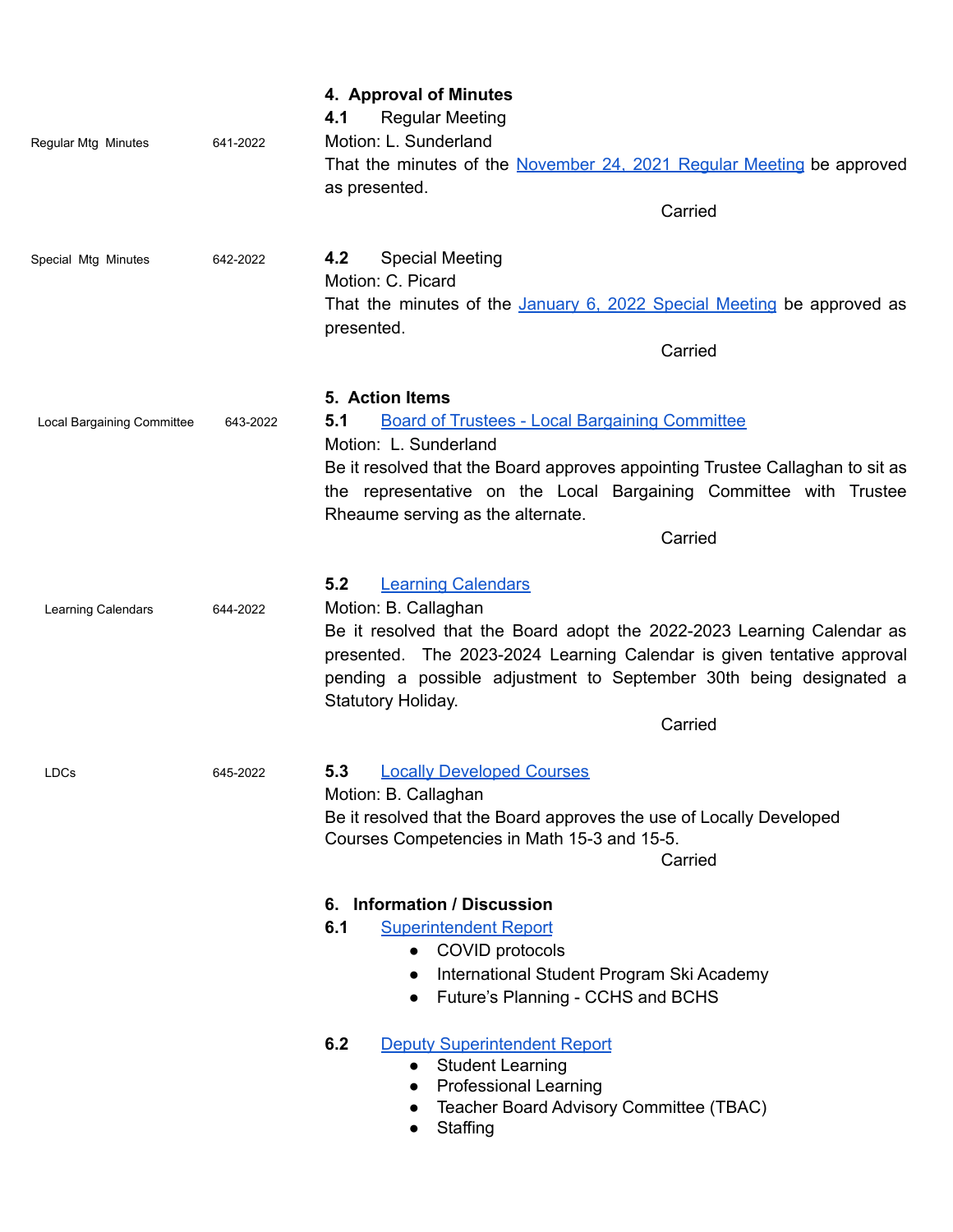- **6.3** [Administrative](https://drive.google.com/file/d/1UbEy59xCwvxAIM3p5EAaYf3mB769elx9/view?usp=sharing) Procedures Update
- **6.4** PAUW [Foundation](https://drive.google.com/file/d/1UdbpI3CTxH5EGyLHg3PqIBKe1Us_PIzw/view?usp=sharing) Donation
- **6.5** Edmonton [Community](https://drive.google.com/file/d/1UckIiR2y35r6A2W-k_T7V0w0T7CApOkq/view?usp=sharing) Foundation Donation

# **7. Board Items**

## **7.1 Board Highlights**

- CRPS Learning Calendars
- COVID-19 Update
- Banff Elementary Music Program
- Edmonton Community Foundation Donation

## **7.2 Correspondence**

**7.2.1** Queen's University - The [Knowledge](https://drive.google.com/file/d/1OVVNAirg6CkOtXS1P2sJSWGfnBYbos37/view?usp=sharing) Forum Magazine: The Story of the 2019-2020 Banff [Elementary](https://drive.google.com/file/d/1OVVNAirg6CkOtXS1P2sJSWGfnBYbos37/view?usp=sharing) Music Program [YouTube](https://youtu.be/fA6uZOnqsFc) Video

## **7.3 Trustee Reports**

- **7.3.1** A. Rheaume, Chair
	- Future's Planning Session
	- Council of Councils meeting
	- Teacher Board Advisory Committee meeting
	- Board Chairs met virtually with Minister LaGrange on a couple of occasions
	- Alberta Council for Environmental Education meeting
	- Meetings with Town of Canmore Councillors and Mayor Re LGMS Land Development
- **7.3.2** B. Callaghan, Vice-Chair
	- Council of Councils meeting
	- Meetings with Town of Canmore Councillors and Mayor Re LGMS Land Development
	- TEBA Meetings and Preparation
	- Zone 5 ATA Presentation
	- Attended CCHS Council meeting
- **7.3.3** C. Picard
	- Zone 5 meetings December and January
	- Calgary Regional Consortium meeting
	- Meetings with Town of Canmore Councillors and Mayor Re LGMS Land Development
- **7.3.4** L. Sunderland
	- Meetings with Town of Canmore Councillors and Mayor Re LGMS Land Development
	- Council of Councils meeting